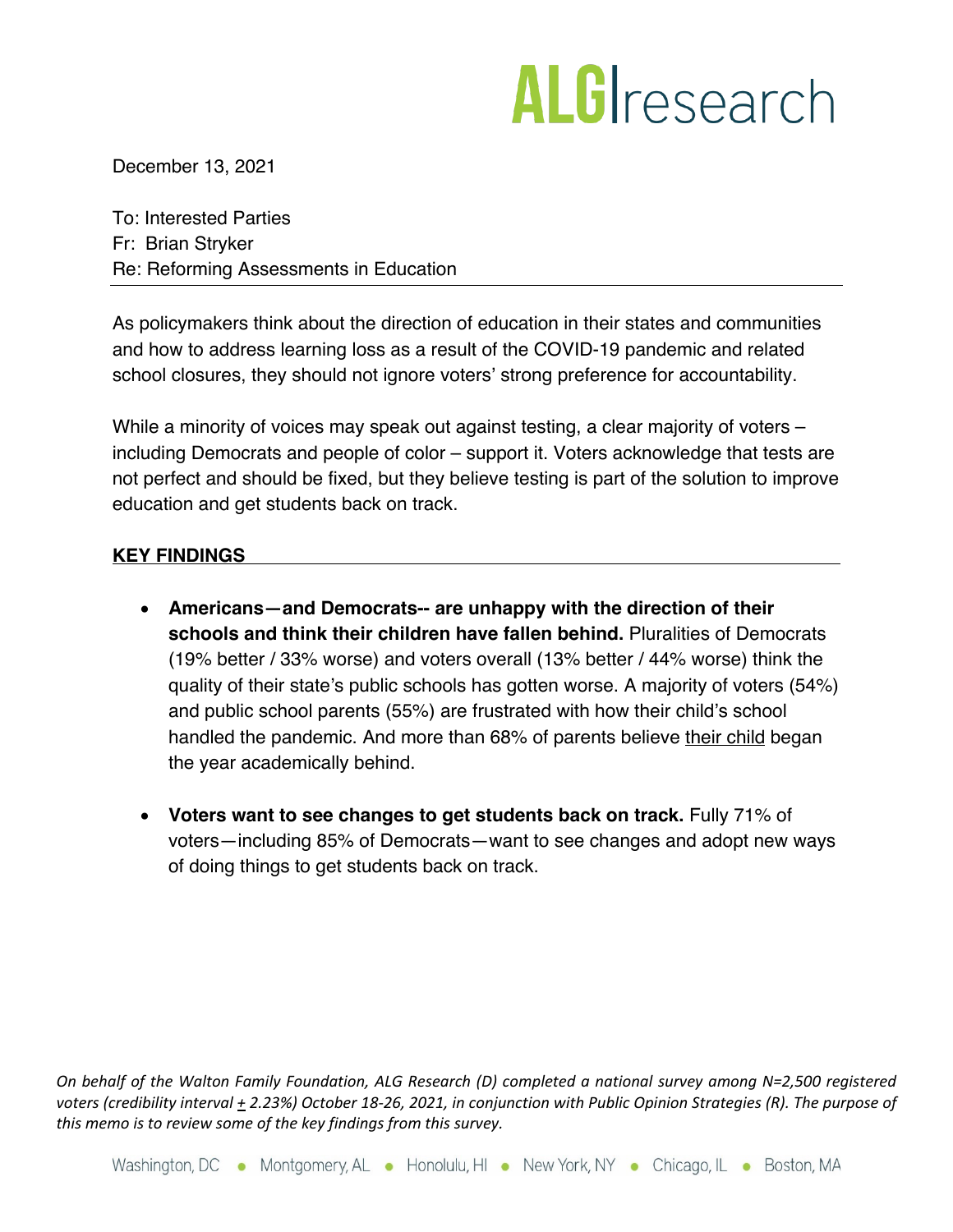- How important is it to test students each year to assess if they are progressing in reading, writing, and math and reaching grade level? • **Voters think testing is** 89% 87% 87% 86% **crucial to identifying problems and fixing them.**  Almost all voters (85%) say it 61%<br>Verv 55%<br>Very 51%<br>Very 51%<br>Very is important to test students to understand learning loss that may have occurred from the 12%  $11\%$  $11\%$ pandemic and 87% of all 9% voters say testing every year is Total GOP **IND** DEM important.  $(37%)$  $(20%)$  $(40%)$ Important Not Important
- **Voters also believe that tests, while imperfect, are needed to understand how students are doing:**



• **Voters want tests fixed instead of ended.** They want to see what's working, what isn't, and how we can make them better work for students. The most convincing argument to voters (83%) about testing is the following:

*Though these tests may not be perfect, we should fix them, not end them. Rather than just ending testing, students, parents, educators, and policymakers in our state should have a real review to see what is working, what isn't, and how we can change these important tests to meet the needs of students and educators.*